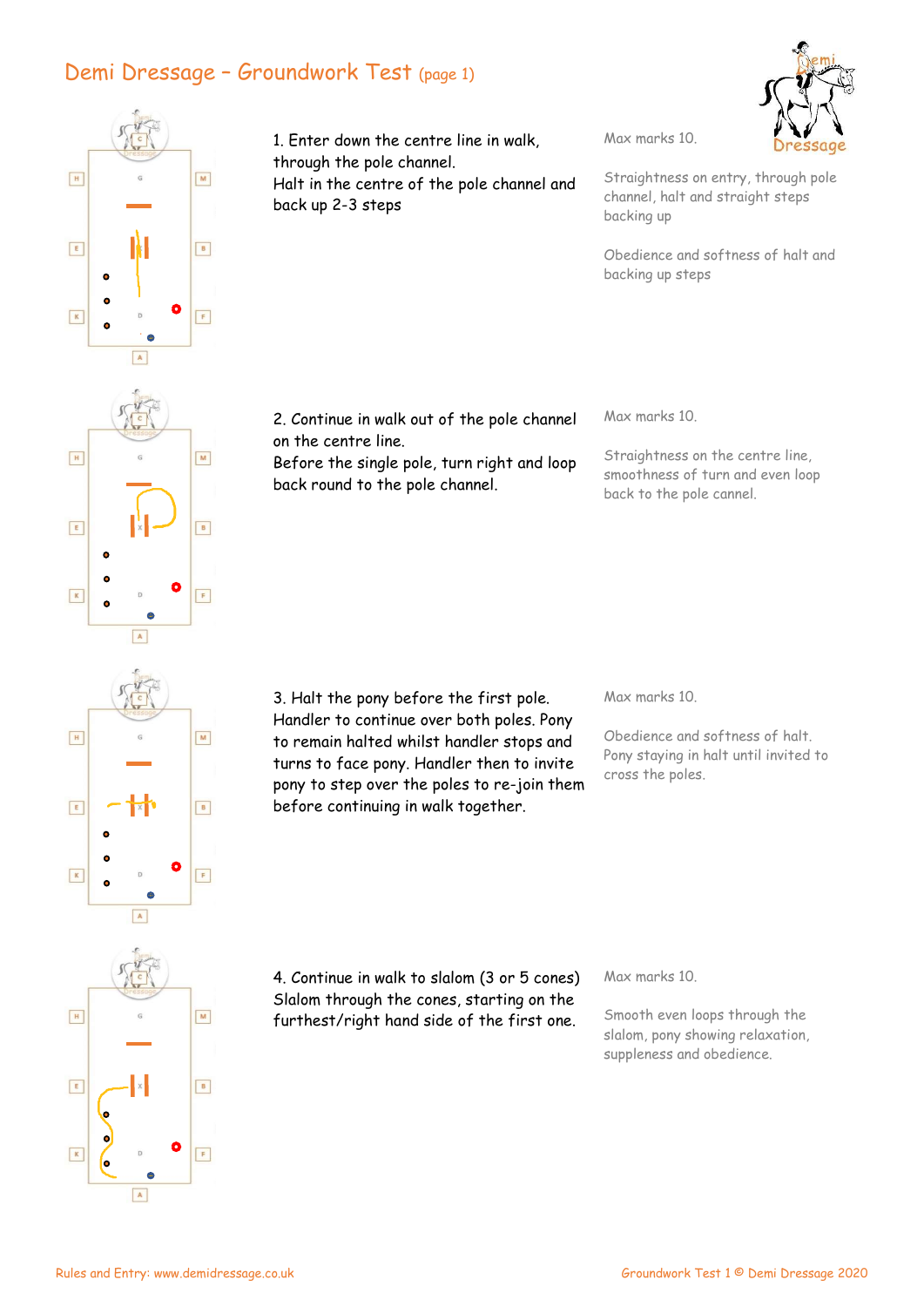## Demi Dressage – Groundwork Test (page 2)



 $E$ 

 $\mathbf{K}$ 

 $\bullet$ ó

 $\boxed{B}$ 

 $\boxed{F}$ 

5. Halt by object\* on the floor near A. Handler to pick object up and continue in walk to bucket near F. Drop object in bucket.

\*Object can be anything! A baton, ball, toy etc

Max marks 10

Obedience of pony in halt, remaining still while handler bends to pick up item.

Accuracy of dropping item in bucket.

6. Loop back from bucket to centre line and walk through pole channel.

Max marks 10.

Smoothness of turn and even loop back to pole channel. Straightness on centre line before entering pole channel.

 $\boxed{\mathbf{H}}$  $M$  $\boxed{\begin{array}{|c|} \hline \textbf{E} \end{array}}$  $\boxed{B}$  $\bullet$  $\boxed{\mathsf{F}}$  $\boxed{\kappa}$  $\boxed{\mathbf{A}}$ 

 $\boxed{\mathbf{A}}$ 

7. Continue on the centre line to the single pole. At the pole, halt the pony over the pole (front legs over the pole, back legs not) and salute! Pat your pony to finish <3

Max marks 20.

10 marks for the straightness, accuracy and obedience of the halt over the pole.

10 marks for immobility in the halt and salute.

## Collectives:

Pony's manners and obedience: Max marks 10x 2 (20) Use of the Space/Accuracy: 10x 2 (20) Relationship and Harmony of Partnership: 10x 2 (20)